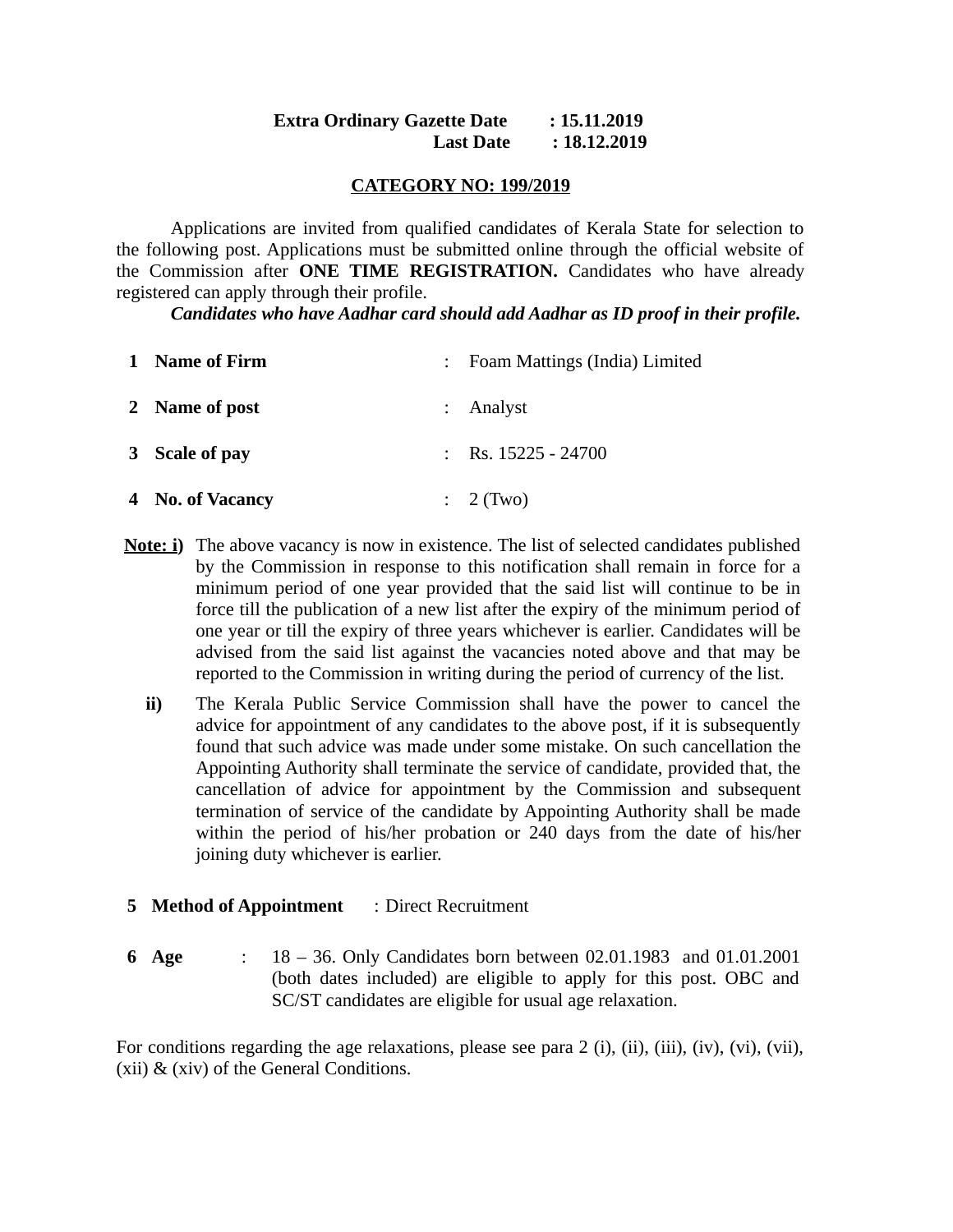*Note :* The provisional hands working in the above concern will be given age relaxation to the extent of their provisional service put in subject to a maximum of Five years from the upper age limit provided they were within the prescribed age limit on the date of their first appointment in the above concern. But the regular employees of the concern are not eligible for the above concession for further appointment. The provisional hands should obtain a certificate showing the period of their provisional service in the concern and shall produce the same as and when required by the Commission. It would also be clearly specified in the certificate that they were not working in the regular service of the concern.

# **7 Qualifications**

- **(1)** B.Sc. Chemistry or equivalent.
- **(2)** One year experience in testing of Chemical and latex in a manufacturing company registered under the Indian Companies Act.
- *Note :* 1) KS&SSR Part II Rule 10 a (ii) is applicable for selection to this post.

2) Candidates who claim equivalent qualification instead of qualification mentioned in the notification shall produce the relevant Government Order to prove the equivalency at the time of verification, then only such qualification shall be treated as equivalent to the prescribed qualification concerned.

3) If the caste of candidates is wrongly mentioned in their SSLC book, they should claim their original caste in their applications and should produce community/NCLC certificate issued from concerned revenue authority and the Gazette Notification for the same at the time of certificate verification.

# *The Certificate to be produced in proof of experience shall be in the form given below:*

# **CERTIFICATE OF EXPERIENCE**

Name of the Firm (Company/Corporation/ Govt.Department /Co-operative institutions etc) :

Registration Number (SSI Registration or Any other Registration No.)  $\cdot$ 

Date of Registration and Authority issued Registration :

Issued to (here enter Name and Address) ….................................................................

….........................................................................................................................................

This is to certify that the above mentioned person has worked  $\ell$  has been working  $\ell$  is working in this Institution as …………………………………………...... (in testing of chemical and latex) (Here enter the name of the post held or holding or the nature of assignment holding or held in the institution) in the Stores Department as Regular Worker/ Temporary Worker/ Apprentice/ Trainee/ Casual Labourer (Strike off whichever is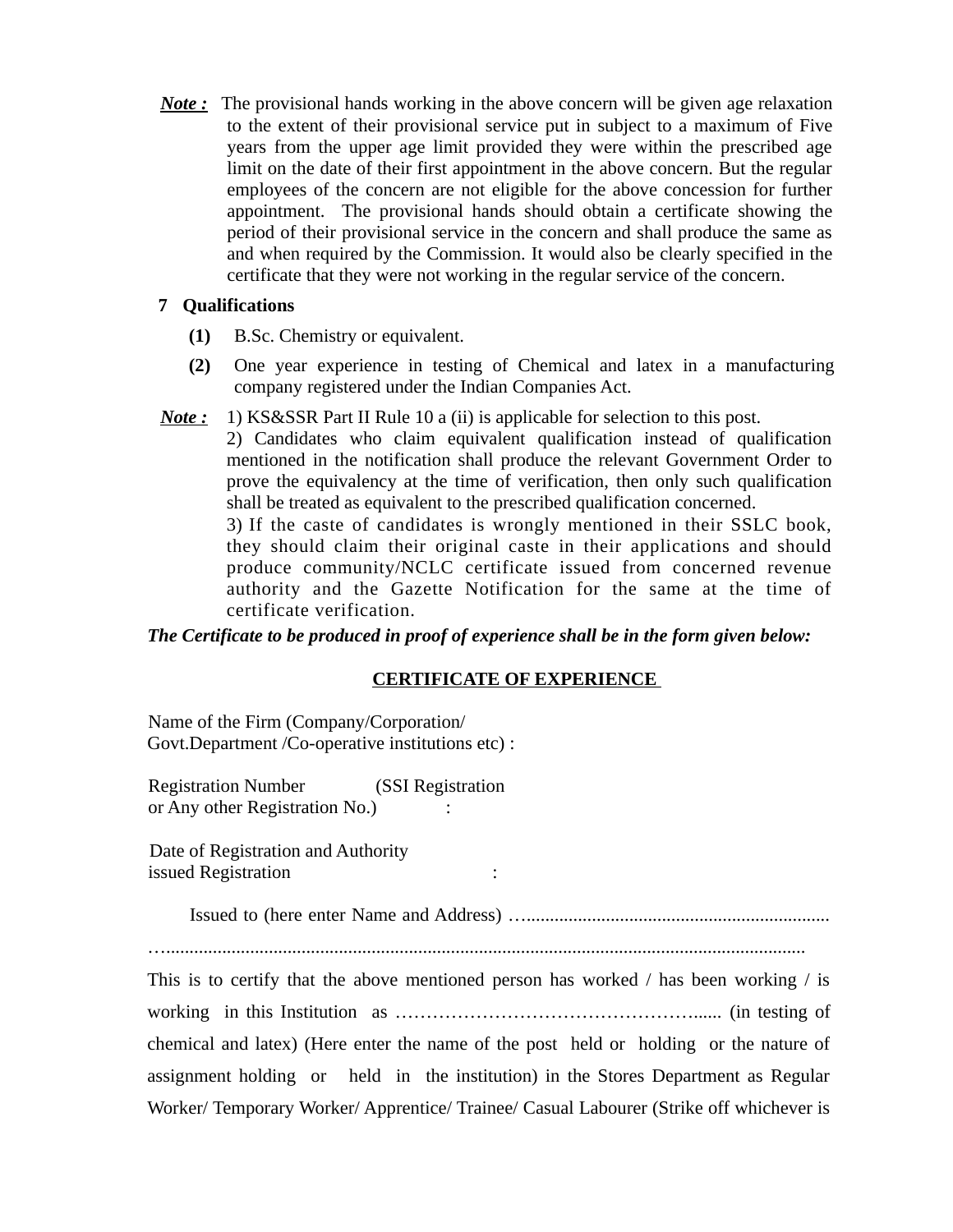not applicable) on R………… ……… as per day/ per mensem for a period of ………… years

.................. months ……............ days from …….................…to .......……

 Signature with Date, Name and Designation of the Issuing Authority with name of the Institution.

Place :

Date : *(Office Seal)* 

#### **DECLARATION**

Certified that Sri./Smt. .............…………........…………………………mentioned in the above experience certificate has actually worked/is working as … ……… ……… ……………………… (in testing of chemical and latex) (Specify the nature of employment) in the Stores Department of the above institution during the period mentioned therein as per the entry in the ……………………………… Register (mention the name of Register) maintained by the employer as per the provision of ......................... ….... ... Act (Name of the Act/Rule to be specified).

Also certified that I am the authorised person to inspect the Registers kept by the employer as per the provision of the Act/Rules of the ..................................................... State/Central Act.

> Signature with Date, Name of the Attesting Officer with Designation and Name of Office

Place:

Date : *(Office Seal)* 

### *Note* :-

- 1) Only those candidates who have made entries regarding details of experience and uploaded scanned documents in the above prescribed format can apply for the post.
- 2) The Experience Certificate should be one acquired after obtaining the academic or other basic qualifications and prior to the Last date fixed for receipt of application for the post.
- 3) The Experience Certificate should be countersigned by an Authorised Officer of the State/Central Government.
- 4) For further details regarding experience, please see Para 19, 20 & 21 of the General Conditions. The veracity of the experience certificate will be subjected to scrutiny and legal action will be taken against those who issue of produce bogus certificate.